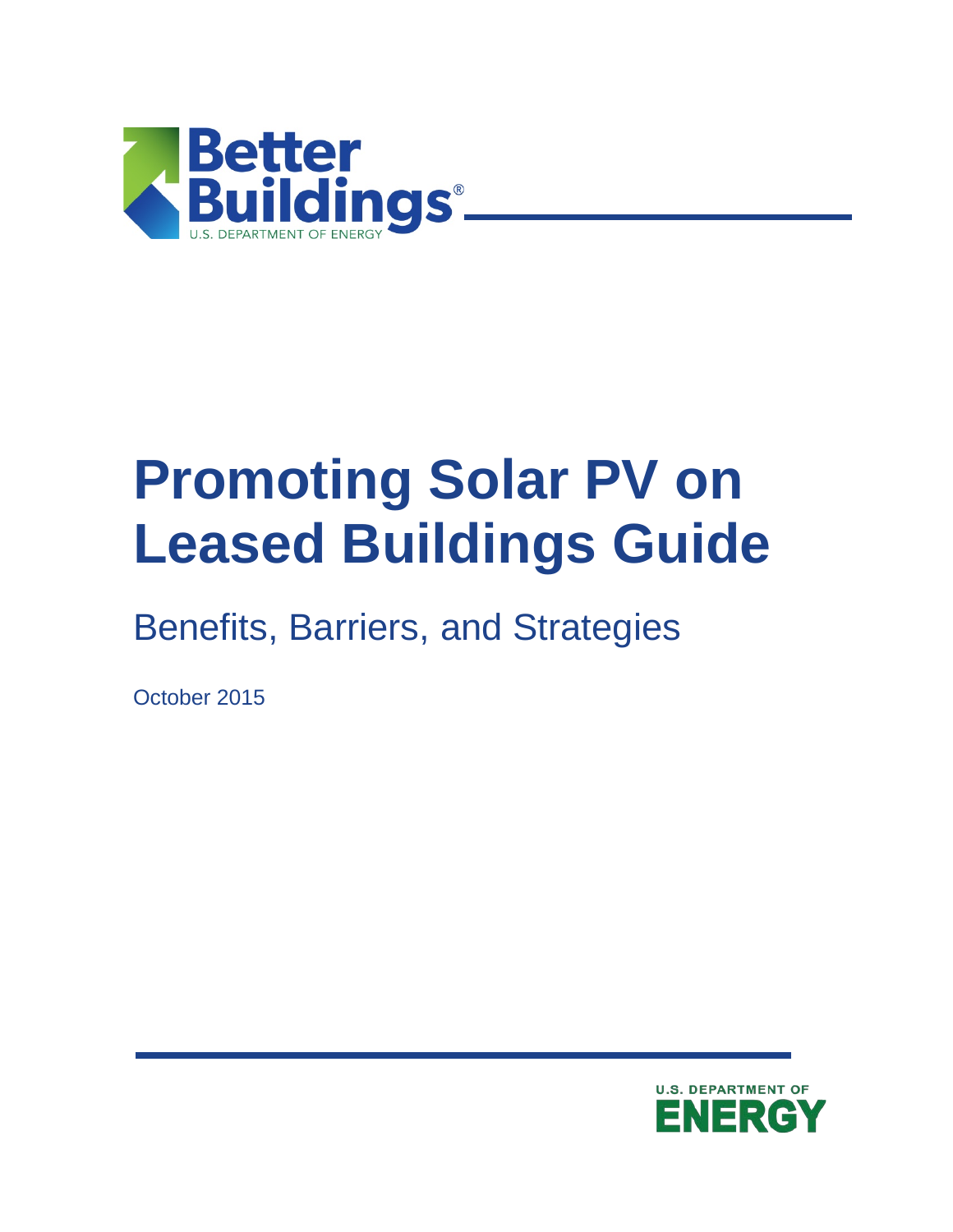### Acknowledgements

This report was prepared by Navigant Consulting, Inc. under the guidance of Andrew Mitchell, Amy Jiron and Kristen Taddonio of the U.S. Department of Energy's Better Buildings Alliance program in collaboration with Olayinka Kolawole of the U.S. Department of Energy's SunShot program. We would like to thank the following contributors and reviewers.

- ▶ Tom Curso, MC Realty Group
- Michael Groppi, CBRE
- ▶ Deborah Cloutier, JDM Associates
- ▶ Joshua Richards, First Potomac
- Adam Siegel, Retail Industry Leaders Association
- ▶ Jim Coombes, SunPower
- ▶ Max Dworkin, SunEdison
- ▶ Ben Peters, SunEdison
- ▶ Daniel Hill, Cobalt Solar
- ▶ Dan Halloway, Cobalt Solar
- Alex Sarly, Solar City

#### **Disclaimer**

This report should be viewed as a general guide to best practices and factors for consideration by end users who are planning or evaluating the installation of photovoltaics. A qualified professional engineer or firm should always be contracted to oversee any photovoltaic project.

This report was prepared as an account of work sponsored by an agency of the United States Government. Neither the United States Government, nor any agency thereof, nor any of their employees, nor any of their contractors, subcontractors, or their employees, makes any warranty, express or implied, or assumes any legal liability or responsibility for the accuracy, completeness, or usefulness of any information, apparatus, product, or process disclosed, or represents that its use would not infringe privately owned rights. Reference herein to any specific commercial product, process, or service by trade name, trademark, manufacturer, or otherwise, does not necessarily constitute or imply its endorsement, recommendation, or favoring by the United States Government or any agency, contractor, or subcontractor thereof. The views and opinions of authors expressed herein do not necessarily state or reflect those of the United States Government or any agency thereof.

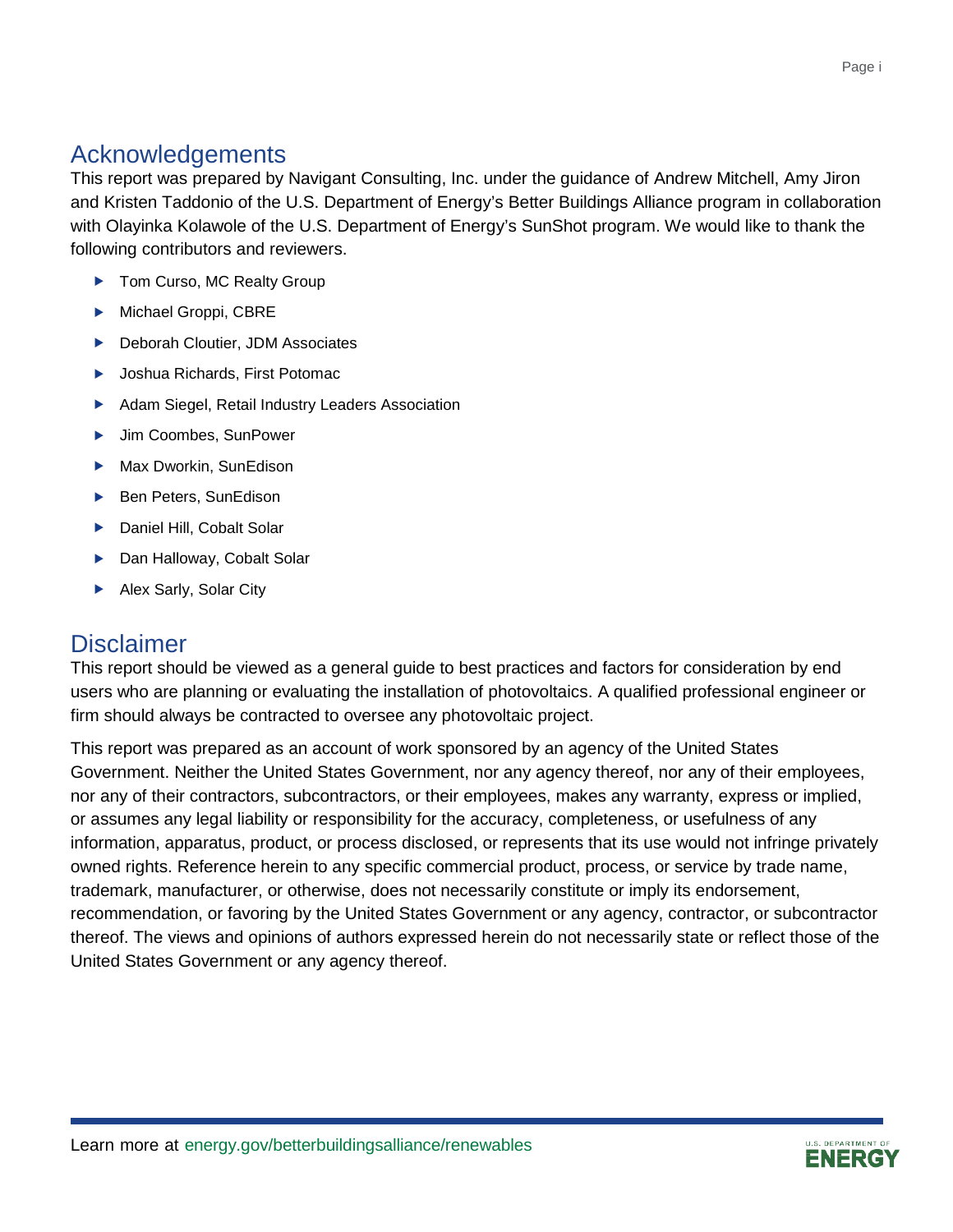## **Table of Contents**

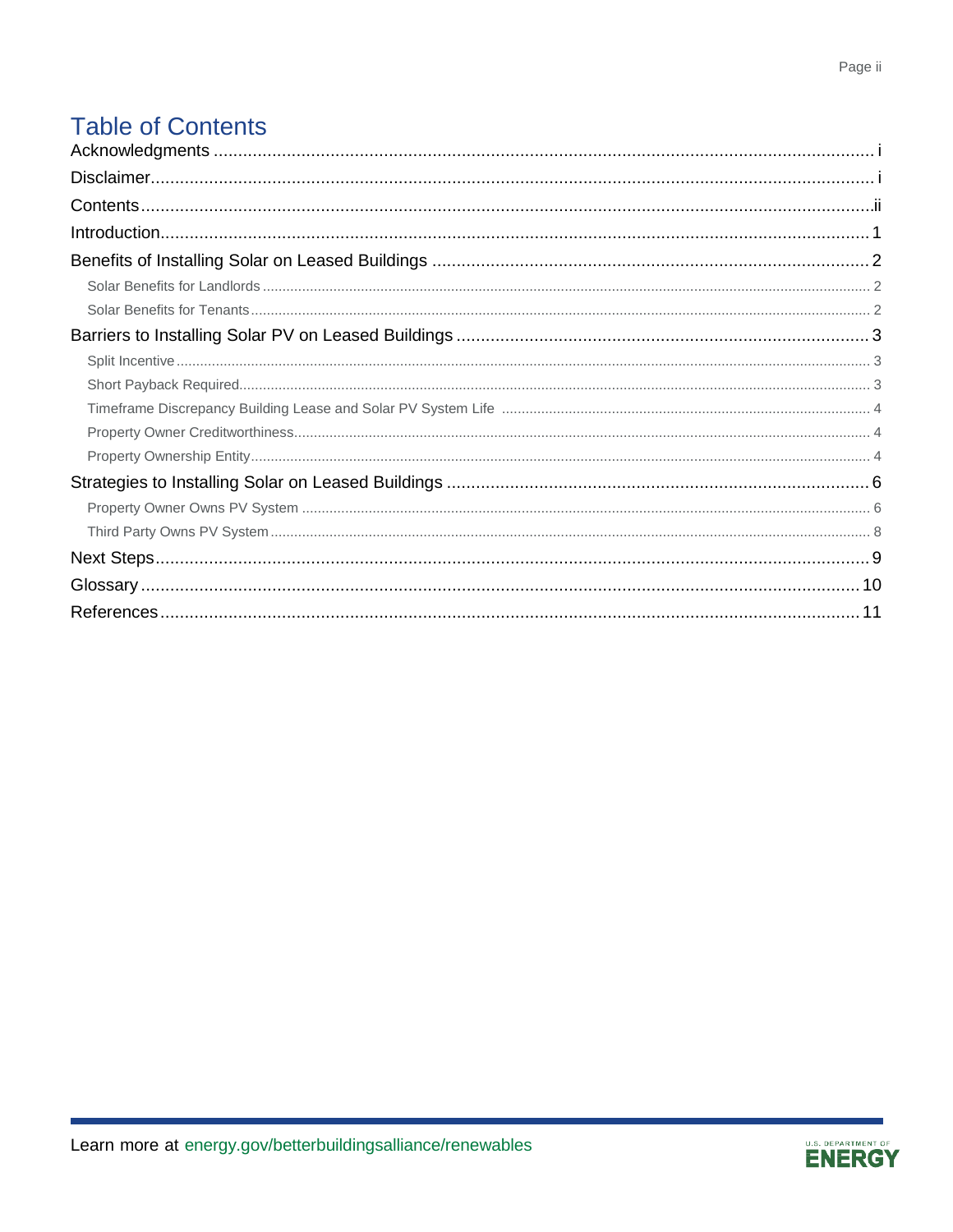## **Introduction**

To promote adoption of photovoltaics and other advanced cost-effective energy conservation measures for commercial buildings, the [Better Buildings Alliance](https://www4.eere.energy.gov/alliance/node/9) (BBA) and the [U.S. Department of Energy's SunShot](http://energy.gov/eere/sunshot/sunshot-initiative)  [Initiative,](http://energy.gov/eere/sunshot/sunshot-initiative) are exploring strategies to support, expand, and streamline efforts to deploy solar photovoltaics (PV) on commercial buildings in the U.S. real estate market. Areas of key interest center on technical, economic, administrative, and legal barriers and opportunities to reduce costs of capital, lower operational risks, protect consumers, and increase efficient market activities. This guide outlines the benefits, barriers and strategies to installing solar on leased buildings. It incorporates information from solar industry interviews and project case studies.

#### **The Better Building Alliance**

The Better Buildings Alliance works to develop and deploy innovative, cost-effective, and energy-saving solutions for U.S. commercial buildings. The Better Building Alliance also seeks to promote adoption of advanced cost-effective technologies including photovoltaics. As of 2012, the Commercial Buildings Energy Consumption Survey (CBECS) estimates that there were 5.6 million commercial buildings in the United States comprising 87 billion square feet of floor space, and representing an increase of 14% and 2[1](#page-3-0)%, in the number of commercial buildings and floor space, respectively since  $2003<sup>-1</sup>$ 

In September 2014, the Better Buildings Alliance Renewable Integration Project Team published the *[On-](https://www4.eere.energy.gov/alliance/sites/default/files/uploaded-files/solar-decision-guide.pdf)[Site Commercial Solar PV Decision Guide](https://www4.eere.energy.gov/alliance/sites/default/files/uploaded-files/solar-decision-guide.pdf)* for commercial buildings.[2](#page-3-1) This team works with industry leading building owners and managers interested in integration of renewable technologies., Building on the work of the 2014 guide, this work is intended to serve as an additional resource to identify and address the specific solar PV benefits, barriers and solutions for leased commercial buildings. As such, these guides should be viewed as a complementary set of resources.

#### **Green Leasing**

The concept of a green lease has been tested and discussed for years; and while there is no distinct definition as to what constitutes a green lease, it is considered an effective mechanism for resolving legal/ownership challenges in the leased building market. $3$ 

The Institute for Market Transformation (IMT), with support from the Department of Energy's Better Buildings Alliance, has developed the Green Lease Leaders program to "move the field of green leasing forward by simultaneously setting standards for what constitutes a green lease and recognizing leaders in the green leasing field." <sup>[4](#page-3-3)</sup> The Green Lease Leader is a designation created to recognize companies or

[http://www.eia.gov/consumption/commercial/reports/2012/buildstock/?src=%E2%80%B9%20Consumption%20%20%20Commercial%20Buildings](http://www.eia.gov/consumption/commercial/reports/2012/buildstock/?src=%E2%80%B9%20Consumption%20%20%20Commercial%20Buildings%20Energy%20Consumption%20Survey%20(CBECS)-b1) [%20Energy%20Consumption%20Survey%20\(CBECS\)-b1.](http://www.eia.gov/consumption/commercial/reports/2012/buildstock/?src=%E2%80%B9%20Consumption%20%20%20Commercial%20Buildings%20Energy%20Consumption%20Survey%20(CBECS)-b1)

<span id="page-3-3"></span>Green Lease Leaders, About the Program, http://www.greenleaselibrary.com/about.html.



<span id="page-3-0"></span><sup>1</sup> U.S. Energy Information Administration, A Look at the U.S. Commercial Building Stock: Results from EIA's 2012 Commercial Buildings Energy Consumptions Survey,

<span id="page-3-1"></span> $2$  On-Site Commercial Solar PV Decision Guide. U.S. Department of Energy Better Buildings, September 25, 2014. [www4.eere.energy.gov/alliance/sites/default/files/uploaded-files/solar-decision-guide.pdf.](https://www4.eere.energy.gov/alliance/sites/default/files/uploaded-files/solar-decision-guide.pdf)

<span id="page-3-2"></span> $3$  The California Sustainability Alliance has defined green leasing "as the integration of energy and water efficiency, emissions reduction, waste minimization and other sustainability objectives throughout the entire commercial leasing process." California Sustainability Alliance, Green Leases<br>Toolkit, http://sustainca.org/green\_leases\_toolkit/what\_green\_leasing.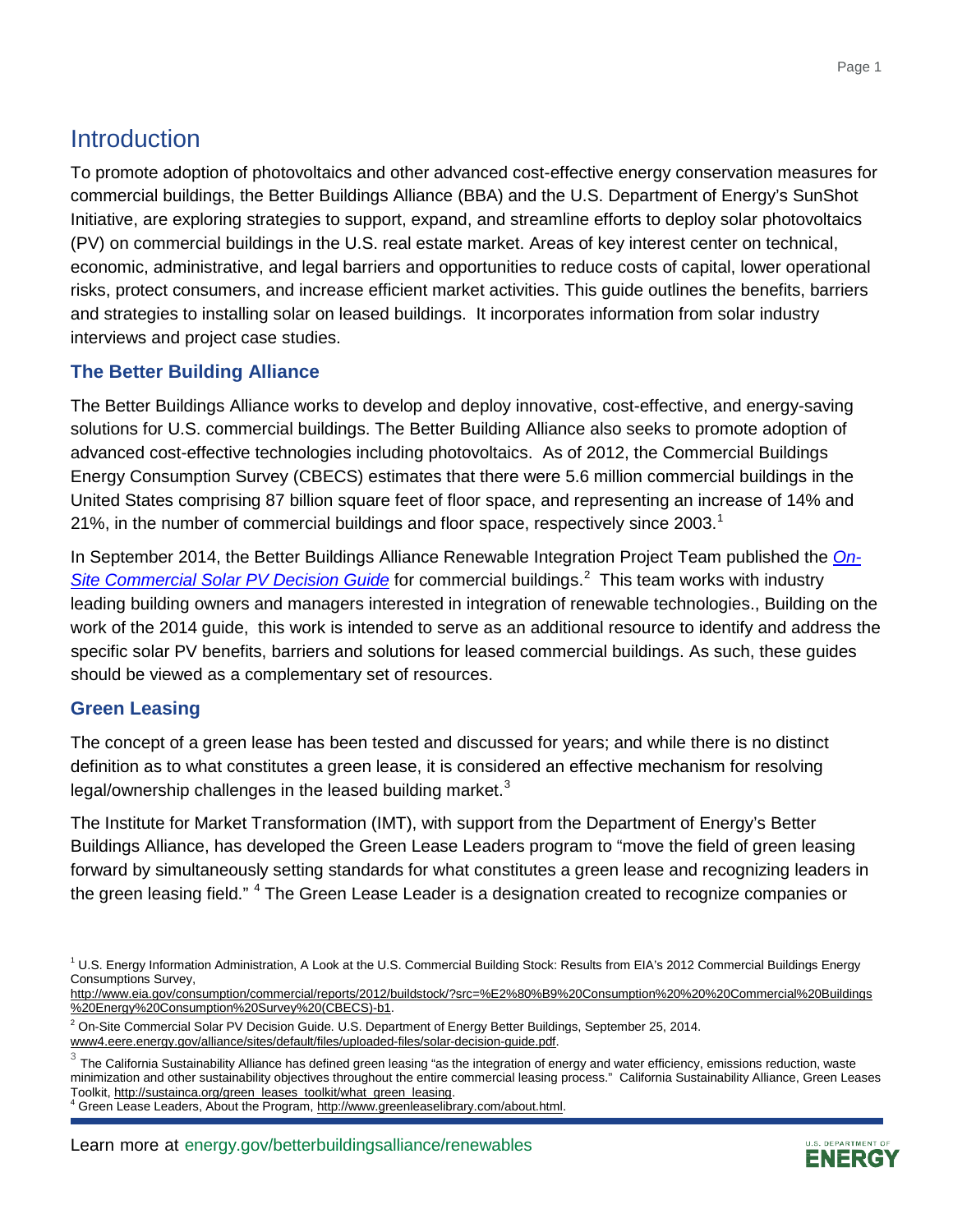brokerage teams that successfully implement green lease language into new or existing leases. This program has led to the creation of the Green Lease Library, which has been instrumental to providing green leasing resources for tenants and landlords.<sup>[5](#page-4-0)</sup> Although some of the resources mention the importance of renewables, none of them explain the benefits, barriers and solutions to incorporating solar PV onto a leased building.

## Benefits of Installing Solar on Leased Buildings

In many cases solar PV benefits both landlords and tenants. However, the division of the economic and environmental benefits depends on the structure of the lease. In general, for commercial buildings, reducing operating expenses through the installation of a PV system can provide a hedge against escalating energy prices. Buildings may see lower costs of capital and higher market value because of this reduced risk. Additionally, when looking at all the building's revenue streams, solar helps to diversify revenue streams and can reduce the overall volatility of the property's income.

#### **Solar Benefits for Landlords**

- Reduced utility electricity consumption leads to reduced operating costs, and reduced exposure to volatility of energy prices
- $\blacktriangleright$  Enhances marketability of the building
- **Lowers occupancy costs which facilitates the ability to charge higher rent**
- Improves tenant retention due to lower operating expenses  $6$

Tenant benefits are very similar to the landlord benefits, however, the distribution of benefits vary depending on building lease structure.

#### **Solar Benefits for Tenants**

- **Lowers electricity costs**
- $\blacktriangleright$  Stabilizes electricity costs
- $\blacktriangleright$  Supports corporate sustainability goals
- **Demonstrates environmental responsibility to employees and the community**



<span id="page-4-1"></span><span id="page-4-0"></span>

<sup>&</sup>lt;sup>5</sup> Green Lease Library, <u>http://www.greenleaselibrary.com/</u>.<br><sup>6</sup> "The High Performance Portfolio: Energy Issues in Underwriting Properties." BetterBricks, November 2007, [http://www.betterbricks.com/graphics/assets/documents/BB\\_WinTactics\\_EnergyIssues\\_Final.pdf](http://www.betterbricks.com/graphics/assets/documents/BB_WinTactics_EnergyIssues_Final.pdf)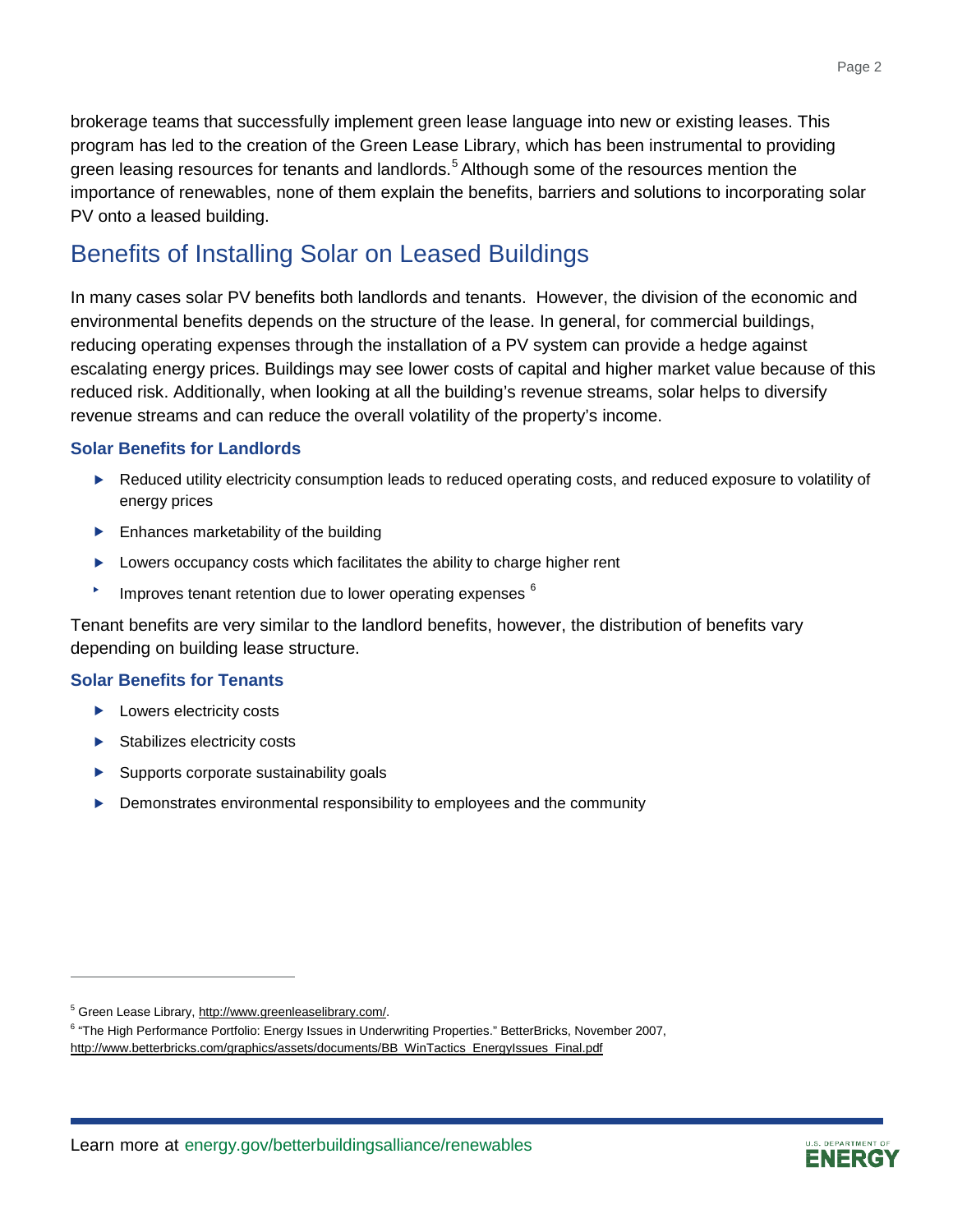## Barriers to Installing Solar PV on Leased Buildings

Although there are a number of benefits associated with installing solar on commercial buildings, a common misconception is that the barriers outweigh the benefits. In most cases the opposite is true. Depending on the electricity rate and the federal and state incentives available, the economic, environmental and marketing benefits of solar often outweigh the barriers to project implementation.

A number of factors impact the growth of the commercial solar market. The major obstacles are the lack of project standardization, high transaction costs, and leasing terms.

- $\blacktriangleright$  Unlike the residential sector, standardized legal documents are not widely utilized within the sector, and standard sets of technical specifications, or processes to underwrite credit, do not exist.
- $\blacktriangleright$  Even though projects within the utility-scale sector are not standardized, the system sizes are large enough that even smaller utility contracts can support the higher transaction costs.<sup>[7](#page-5-0)</sup>Within the commercial real-estate market, owner-tenant facilities in particular have an added level of complexity. In addition to understanding the terms of the lease and the site-specific characteristics of the facility, obtaining early indication of the relationship between the tenant and the landlord is crucial to project success. [8](#page-5-1)

#### **The Split Incentive**

Under most net leases energy costs are paid directly by the tenants. As a result, building owners are not driven to invest in energy efficiency measures or solar PV systems. Typically, the structure of the commercial lease requires building owners to bear the cost of building capital upgrades, while energy savings from the efficiency or PV technologies are passed through directly to the tenants.<sup>[9](#page-5-2)</sup> Solar firms interviewed expressed that this "split incentive" was a barrier for both motivated parties.

#### **Short Payback Requirements**

Although PV solar systems typically have favorable return on investment (ROI) over the life of operation, many commercial building owners or tenants require short payback periods for investments. Renewable energy projects often have longer paybacks than energy efficiency measures or other capital investments. The "short payback" requirement becomes a barrier to installing solar for many buildings, not just leased buildings.



<span id="page-5-0"></span><sup>&</sup>lt;sup>7</sup> Greentechsolar, Why 'Middle Market' Commercial Solar Hasn't Kept Pace With Other Sectors, February 10, 2015, [http://www.greentechmedia.com/articles/read/why-commercial-scale-solar-hasnt-kept-pace-with-other-sectors.](http://www.greentechmedia.com/articles/read/why-commercial-scale-solar-hasnt-kept-pace-with-other-sectors)

<span id="page-5-1"></span><sup>&</sup>lt;sup>8</sup> Boswell, Peyton and Stofega, Joe, Commercial Rooftop Success: A Little Ballast and A Lot of Business Sense, [http://www.solarindustrymag.com/issues/SI1501/FEAT\\_01\\_Commercial-Rooftop-Success-A-Little-Ballast-And-A-Lot-Of-Business-Sense.html](http://www.solarindustrymag.com/issues/SI1501/FEAT_01_Commercial-Rooftop-Success-A-Little-Ballast-And-A-Lot-Of-Business-Sense.html)

<span id="page-5-2"></span><sup>9</sup> Rocky Mountain Institute, Built Environment: Tools and Resources, [http://www.rmi.org/tools\\_and\\_resources#split\\_incentives](http://www.rmi.org/tools_and_resources%23split_incentives)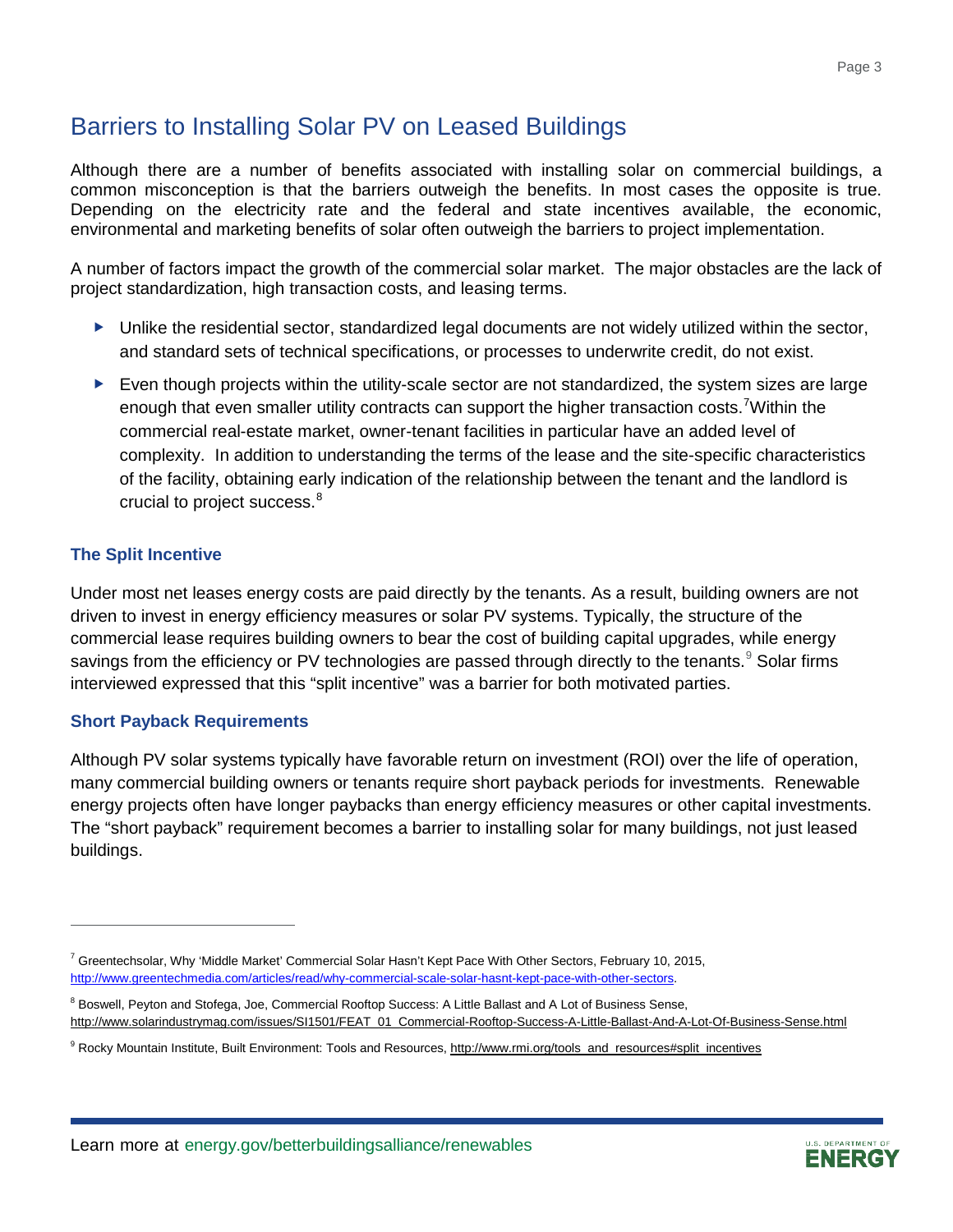#### **Timeframe Discrepancy between Building Lease and Solar PV System Life**

Leading solar engineering, procurement, and construction (EPC) firms and building owners expressed that the length of the tenant lease prevents solar projects from proceeding on leased buildings. Thus, for solar projects where electricity is sold to tenants in the building, it is important to consider the term remaining on the tenant's lease. In most cases, the longer the lease, the easier the system owner will find project financing. Financing for PV systems often require a 15-20 year term, and so the power sales contracts should try to align with that contract term to minimize "power sales risk." Since many solar projects use third-party financing, the revenue from the sale of power to tenants is expected to pay back the financiers. If the tenant lease is shorter than the power sales contract, the risk of disrupting the revenue stream increases, and may require the building owner to cover the payment to a third party PV system owner in the case of a PPA during building vacancies.

#### **Property Owner Creditworthiness**

The solar developer providing the PPA will need assurance that the building owner is unlikely to default on the contract leaving the developer without a buyer of electricity. Ideally, property owners would have investment-grade credit ratings to minimize the risk for default for the PPA providers. However, many properties are owned by limited liability corporations (LLC), so only a few property owners aside from the largest companies can offer that level of publicly rated investment quality. For the project to secure financing, the parent company of the LLC will often need to be on the agreement.

#### **Property Ownership Entity**

The property ownership entity determines eligibility for the 30 percent Business Energy Investment Tax Credit (ITC). <sup>[10](#page-6-0)</sup> The ITC has no value to a company without income tax liability and many LLCs that own leased buildings do not have the liability to monetize the tax credit.

#### **The Tower Companies**

**Location:** Washington DC

**Portfolio Size:** 23 kW DC **Energy Production:** 37,500 kWh per year **Expected Payback:** 5 years

**Project Completion:** December 2014

- $\blacktriangleright$  The project aligns with the Tower Companies goal of being an environmental leader in the real estate industry. This solar project is the first private commercial multi-tenant office building in the District of Columbia to install PV. The office building is LEED Gold Certified Existing Buildings: Operations and Maintenance ("EBOM") and Energy Star certified with a current score of 86.
- ▶ The system was installed through a cash purchase using incentives such as rebates from SREC sales, accelerated depreciation and the 30% Federal tax credit. 75% of the initial project cost will be recovered in the first two years. The building is on a gross lease with a base amount of electricity included in the annual lease price.
- ▶ The Tower Company suggests installing a dashboard in the lobby to educate the public and offer scheduled project tours to landlords, tenants and others who wish to pursue this type of energy saving and successful investment.



*Photo Credit: The Tower Companies*



<span id="page-6-0"></span><sup>&</sup>lt;sup>10</sup> Department of Energy, Business Energy Investment Tax Credit (ITC), http://energy.gov/savings/business-energy-investment-tax-credit-itc.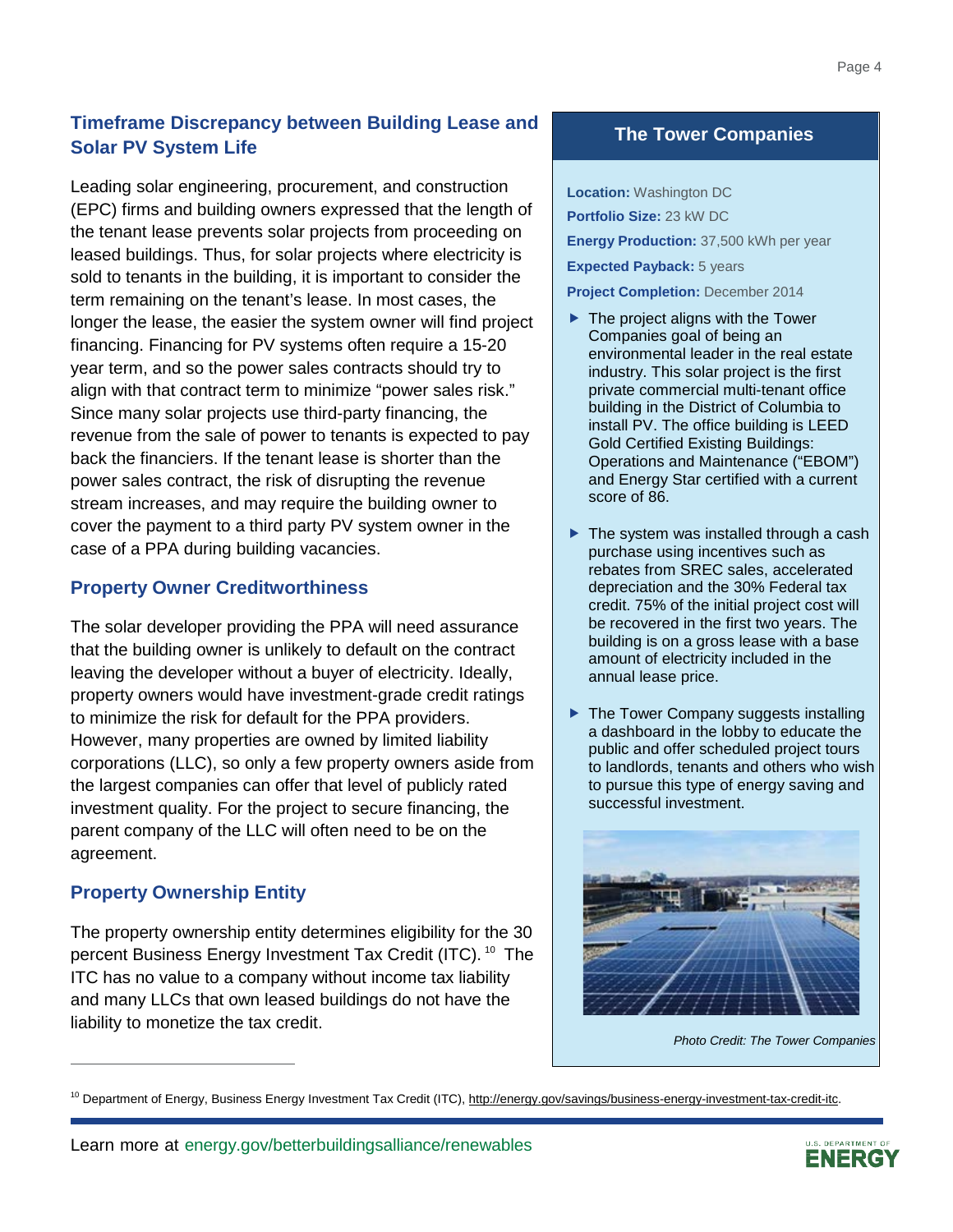Additionally, for property held by a joint venture, obtaining partner approval can add complexity to the project. Solar PPA companies want building owners to backstop and guarantee the agreement in order to protect the Solar PPA company from building vacancy.

## Strategies to Install PV on Leased **Buildings**

While many barriers to installing solar PV on leased buildings exist, companies are developing innovative solutions to address or overcome these challenges.

When solar is installed on a leased commercial rooftop, either the building owner or a third party owns the solar PV system. In most cases, the building tenant never directly owns the solar PV system. Although lifetime savings are often greatest with landlord PV system ownership, installing a system through third party ownership can eliminate some of the barriers to installing solar on a leased building. Under either ownership structure, a number of installation strategies exist and determining the approach that best meets your project needs is important to implementing a successful project.

#### **Property Owner Owns PV System**

Property owners that have the capital available to invest in a solar array can reap substantial financial and reputational benefits under a direct ownership model. Under this structure, several options exist for recouping the cost of the solar PV system.

#### **Include Electricity in Lease**

Under a gross lease, a building owner can structure the agreement so that in addition to paying for building

# property taxes, insurance and maintenance, the building owner is also responsible for operating *Photo Credit: Sharp Development Company*

expenses, including utility bills. The lease can be structured to cover a certain amount of the annual electricity consumption (kWh/year), or all electricity consumed under a specified building occupancy density (# of people/ 1000 sq. ft.), as was the case for the retrofitted commercial office space project in Sunnyvale, California. A property owner can then invest in a solar PV array and receive the full benefits of the electricity cost savings. Reducing the owner's share of operating expenses raises the property's net operating income and supports higher appraised property value. Additionally, unlike energy efficiency measures, solar PV production is not dependent on tenant behavior.

## **Retrofitted Commercial Office Space**

**Location:** Sunnyvale, California **Portfolio Size:** 138 kW DC

**Energy Production:** 175,000 kWh per year

**Expected Payback:** Unknown, rolled into building retrofit cost

**Project Completion:** August 2014

 $\blacktriangleright$  The retrofit building has an energy use intensity (EUI) of 22.5 and was fully leased before project completion. The 138 kW solar PV system was installed by Cobalt Power Systems Inc. and generates ~80% of the energy consumed by the building. It was installed as a cash purchase financed through a bank loan which funded the entire retrofit. The office space is leased out through a gross lease that includes a fixed amount of electricity each month and the cost of the PV system is recouped through increased rent.



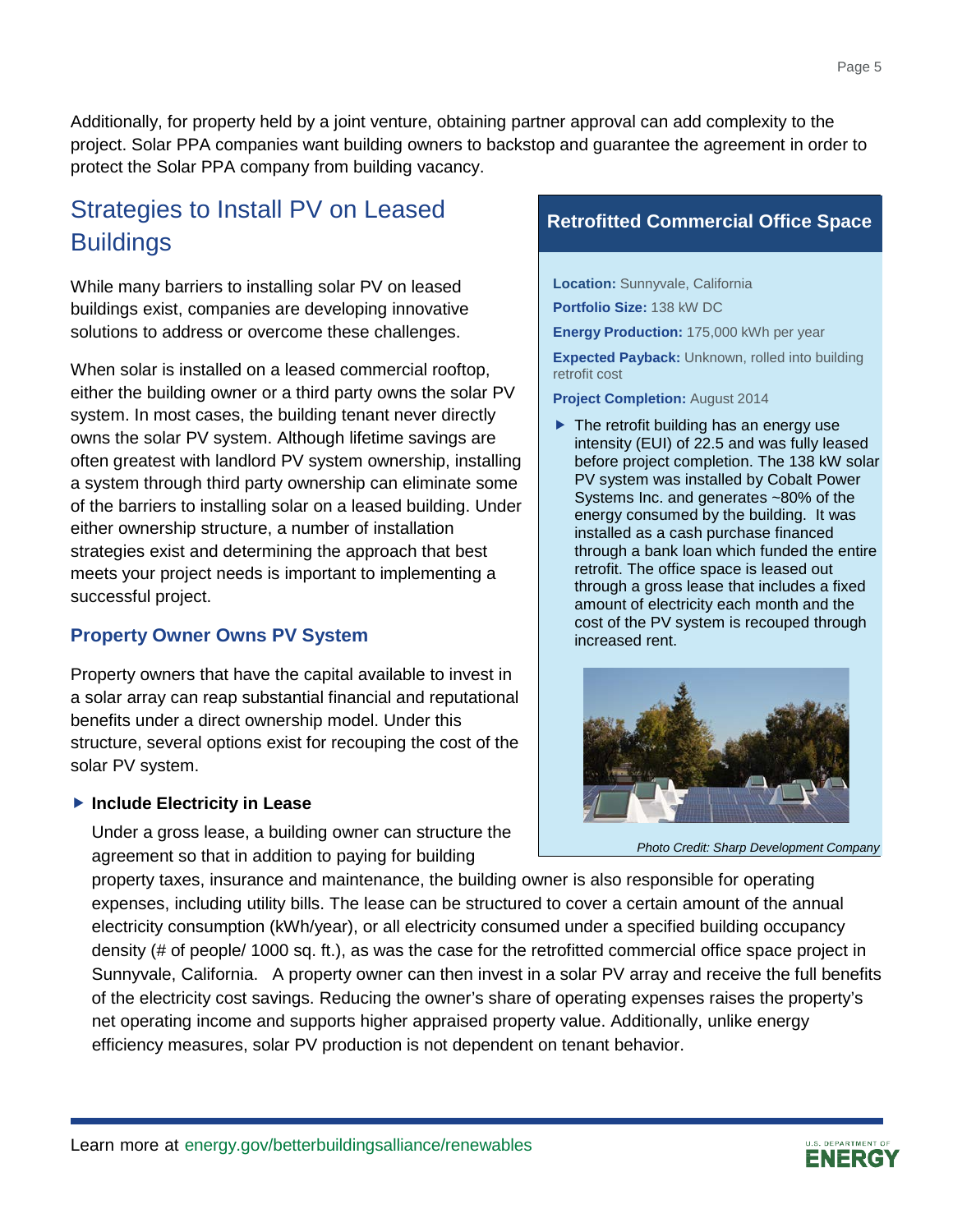If the building has a large roof, ideally situated for a solar PV installation but no electricity off taker, the opportunity exists in some markets to sell electricity directly to the utility through a Feed-in Tariff. In January 2015, Prologis announced the completion of four new solar projects totaling 4.2 MW and feeding directly into the Los Angeles Department of Water and Power electric grid as part of the utility's Feed-in Tariff program. Prologis developed and built the solar installation, which was then acquired by a renewable energy investment firm. Prologis has developed more than 110 MW of renewable energy across 25 million sq. ft. of real estate.  $11$  It is important to evaluate whether the local utility offers a FIT program before structuring a project in this way. If a FIT program does not exist, building owners can also sell electricity directly to the utility via a negotiated PPA.

#### ▶ Sell Electricity to Community **Members**

Similar to selling electricity to the utility through a FIT or PPA, in some areas the building owner can make an arrangement with the utility to provide solar electricity for a community solar program $12$ . Under

#### **BJ's Wholesale Club**

**Location:** MA, MD, NJ

**Portfolio Size:** 5.5 MW DC

**Energy Offset:** 23% of portfolio consumption

**Expected Payback: Cash Positive** 

**Project Completion:** 2013 and 2014

- ▶ SolarCity and Direct Energy partnered to provide nearly 20 solar PV installations for BJ's Wholesale Club facilities in Massachusetts, Maryland and New Jersey. Several locations also have solar powered batter storage, further reducing energy costs through demand charge savings.
- ▶ The installations were financed under a PPA in which BJ's buys the solar electricity produced by the solar arrays from SolarCity for an agreed upon price over the term of the agreement. The solar incentives, such as the Federal 30% Investment Tax Credit, were monetized by SolarCity and are reflected in a lower PPA price. Because the lower PPA price is less than current utility retail electricity prices, BJ's began saving money immediately and SolarCity expects BJ's to pay more than 10% below current utility rates for solar electricity.
- ▶ The building landlord required that the solar contract needed to either closely match the timeline of the building leases or include terms to mitigate any impact a timeline mismatch might cause
- ▶ BJ's recommends that other companies interested in solar PV that are involved in a lease determine the potential long-term increase in building equity. While there will always be some negotiation between landlord and tenant regarding shared risks, having a building with lower operating costs provides a competitive advantage to both parties.



*Photo Credit: SolarCity*



<span id="page-8-0"></span><sup>&</sup>lt;sup>11</sup> Prologis Completes 4.2 Megawatt Solar Project with Los Angeles Department of Water and Power,

[http://www.solardaily.com/reports/Prologis\\_Completes\\_4\\_2\\_Megawatt\\_Solar\\_Project\\_with\\_Los\\_Angeles\\_Department\\_of\\_Water\\_and\\_Power\\_999.](http://www.solardaily.com/reports/Prologis_Completes_4_2_Megawatt_Solar_Project_with_Los_Angeles_Department_of_Water_and_Power_999.html) [html](http://www.solardaily.com/reports/Prologis_Completes_4_2_Megawatt_Solar_Project_with_Los_Angeles_Department_of_Water_and_Power_999.html)

<span id="page-8-1"></span> $12$  U.S. Department of Energy, A Guide to Community Solar: Utility, Private, and Non-profit Project Development.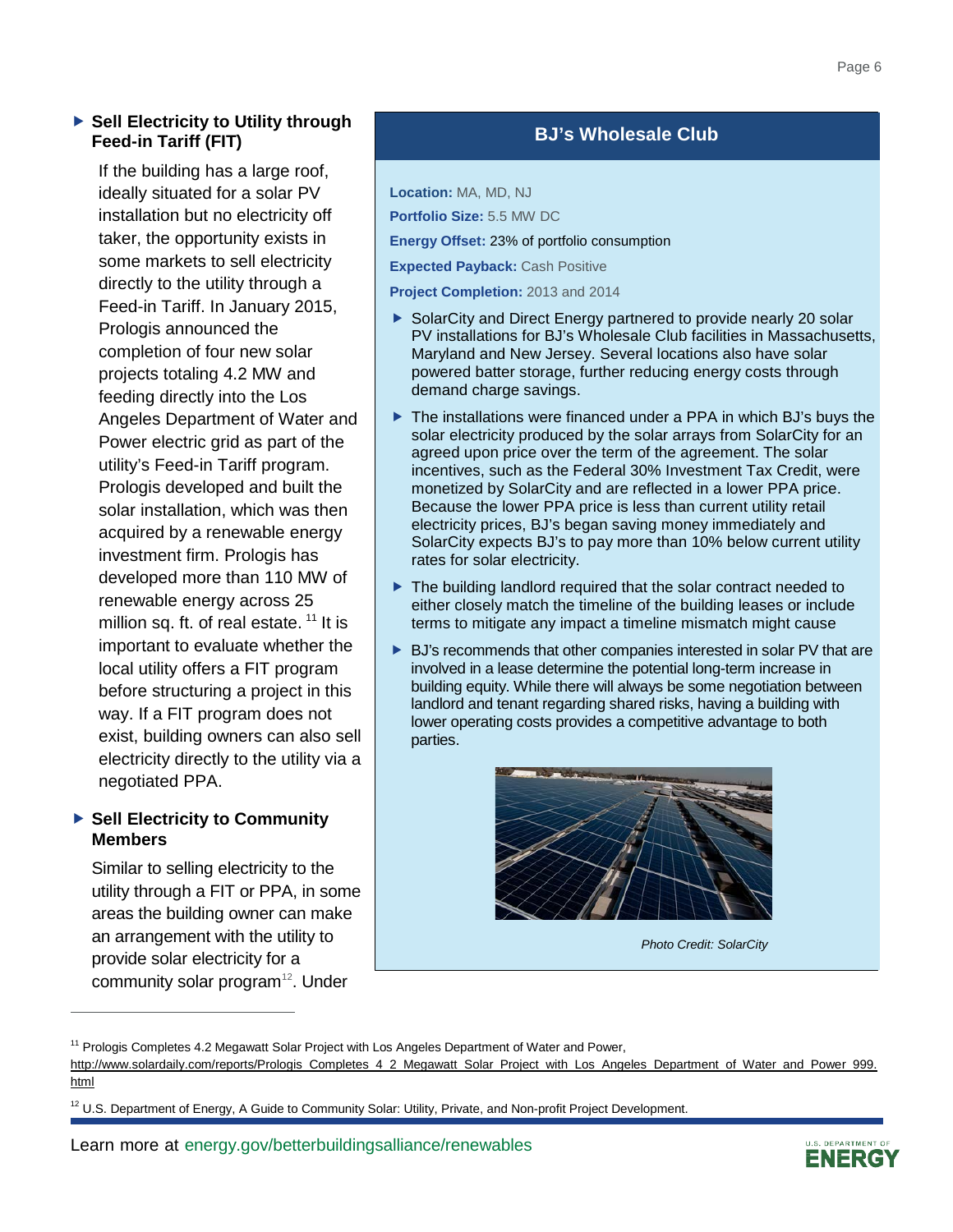this type of agreement the PV system provides power and/or financial benefits to multiple community members by allowing utility customers to buy into a pool of energy from the facility. Some states have also created virtual net metering (VNM) policies, whereby customers can buy shares of community solar projects and use the portion of the project output that they purchased to offset their energy usage. As of 2014, VNM was available in 11 states (CA, CO, CT, IL, MN, MD, MA, MN, NH, RI, and VT) and the Washington DC. <sup>13</sup>

#### **Use Electricity to Serve Common Building Load**

Multi-tenant buildings across the country have common utility meters designated to common building loads, including electricity uses like shared corridor cooling and parking lot lighting. The property owner can invest in a solar PV array and receive the full benefits of the electricity cost savings by net metering the solar system to the common electricity meter and reducing the buildings operating expenses.

#### **Sell Electricity to Tenants**

Under a net lease in which utility costs cannot be incorporated into the lease, the building owner installs a system on their building and sells electricity directly to their tenants (\$/kWh) through a landlord-tenant PPA. Theoretically this strategy could work, however, research did not indicate any projects that implement this kind of arrangement.

#### **Third Party Owns PV System**

Third party PV system ownership is a very common way to

install solar on leased buildings. Having a third party that owns a portfolio of projects own the system can eliminate the short system payback requirement and introduces an entity that can definitely monetize the 30 percent Federal Tax Credit.

#### **Sell Electricity to Building Tenant**

Under this structure, the third party sells electricity directly to the building tenant at a fixed or escalating electricity rate for a predetermined period of time. The agreement is often structured to match the

<span id="page-9-0"></span><sup>13</sup> Institute for Local Self-Reliance, Virtual Net Metering, 2014, http://ilsr.org/virtual-net-metering/

#### **SunEdison Portfolio**

#### **Location:** 13 States

**Portfolio Size:** 50+ MW across 160+ locations

**Expected Payback:** Cash Positive

**Project Completion:** 2007 - Present

- ▶ SunEdison partnered with a multi-national client who wanted to go solar on a portfolio of stores across the country. Over the last seven years, SunEdison has negotiated with numerous landlords (Kimco, Simon Properties, Prologis, Vernado, etc.) on their client's behalf, to install solar on over 160 sites.
- All PV systems have been installed on the roof. The client purchases the electricity from SunEdison through a PPA and all sites are cash flow positive from day one. A project requirement is that PPA prices beat utility rates by 10% for all electricity the PV displaces. At some sites, the PV meets 50- 60% of load.
- $\triangleright$  A couple of project development barriers that are important to address upfront include maintaining the roof warranty and insurance requirements. SunEdison stressed the importance of educating the property owner about the benefits of solar so that they can become comfortable with the installation before construction begins.



[http://www.nrel.gov/docs/fy11osti/49930.pdf.](http://www.nrel.gov/docs/fy11osti/49930.pdf)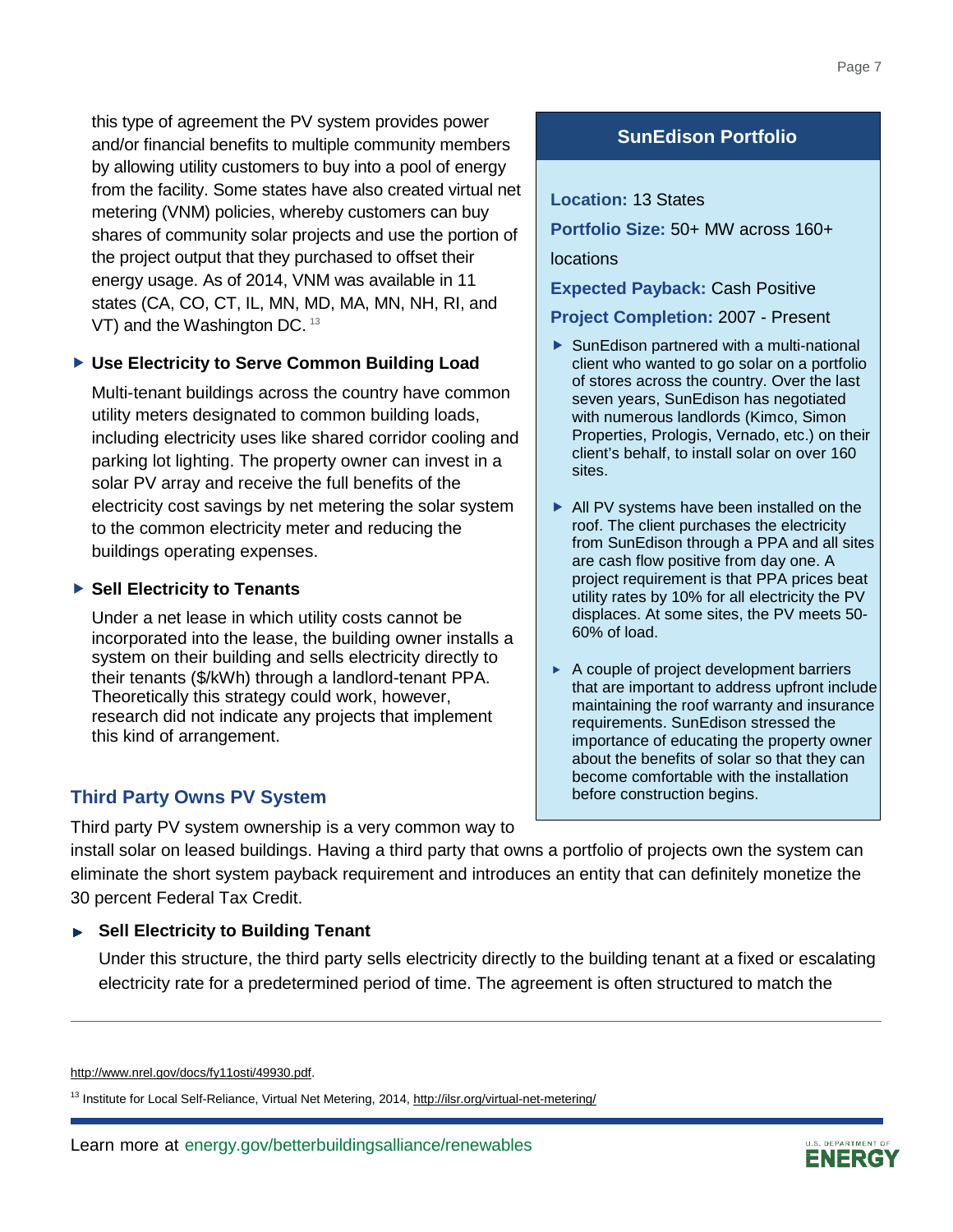length of the building lease to eliminate the risk that the PV system wouldn't have a power off taker. Two of the solar companies that were interviewed for this guide described the establishment of national account clients using this strategy. In all cases, the building owner was involved in the process and gave approval to install equipment on their building. The solar PPA rate was lower than the building tenant's utility electricity rate, so the tenant saved money immediately.

#### **Sell Electricity to Utility through Feed-in Tariff**

Under this structure the solar project developer funds, constructs, owns and operates the solar array and pays the property owner to use the space for the array. The property owner is ultimately renting out their roof but doesn't put any of their capital at risk and has no power purchase obligations. This strategy enables solar PV development on properties that contain a desirable resource such as a large rooftop area or open ground space, but cannot readily use solar energy on-site due to operational or constructional limitations. This strategy can also apply to buildings that have a roof area large enough to support solar production well in excess of an amount that could be used on-site. A property owner that is interested in a PPA but not eligible due to limited creditworthiness may also find the lease structure attractive as an alternative way to generate revenue.<sup>[14](#page-10-0)</sup>

This strategy is very similar to the FIT strategy proposed in the "Property Owner Owns the PV System" section of the report, however, in this case a third party owns the system.

#### **Sell Electricity to Tenant - Leases Roof from Property Owner**

Under a hybrid structure, from the property owner's perspective they enter into a roof lease, and from the tenant's perspective they enter into a PPA for electricity. This structure often occurs when the property owner controls the roof or ground space where the tenant wants to install their solar PV system and the property owner wants to receive compensation in exchange for giving up that control.

### Next Steps

This is an evolving topic and the Better Buildings Alliance will continue address it. This guide will be updated periodically with new information. In addition, the Better Buildings Alliance will be collecting market data on the issues, publishing case studies and pursuing template lease language. Please check energy.gov/betterbuildingsalliance/renewables for updates



<span id="page-10-0"></span><sup>&</sup>lt;sup>14</sup> Binkley, Andrew. "The Real Estate Solar Investment Handbook: A Commercial Property Guide to Managing Risks and Maximizing Returns." First edition. New York: Routledge, 2014. Print.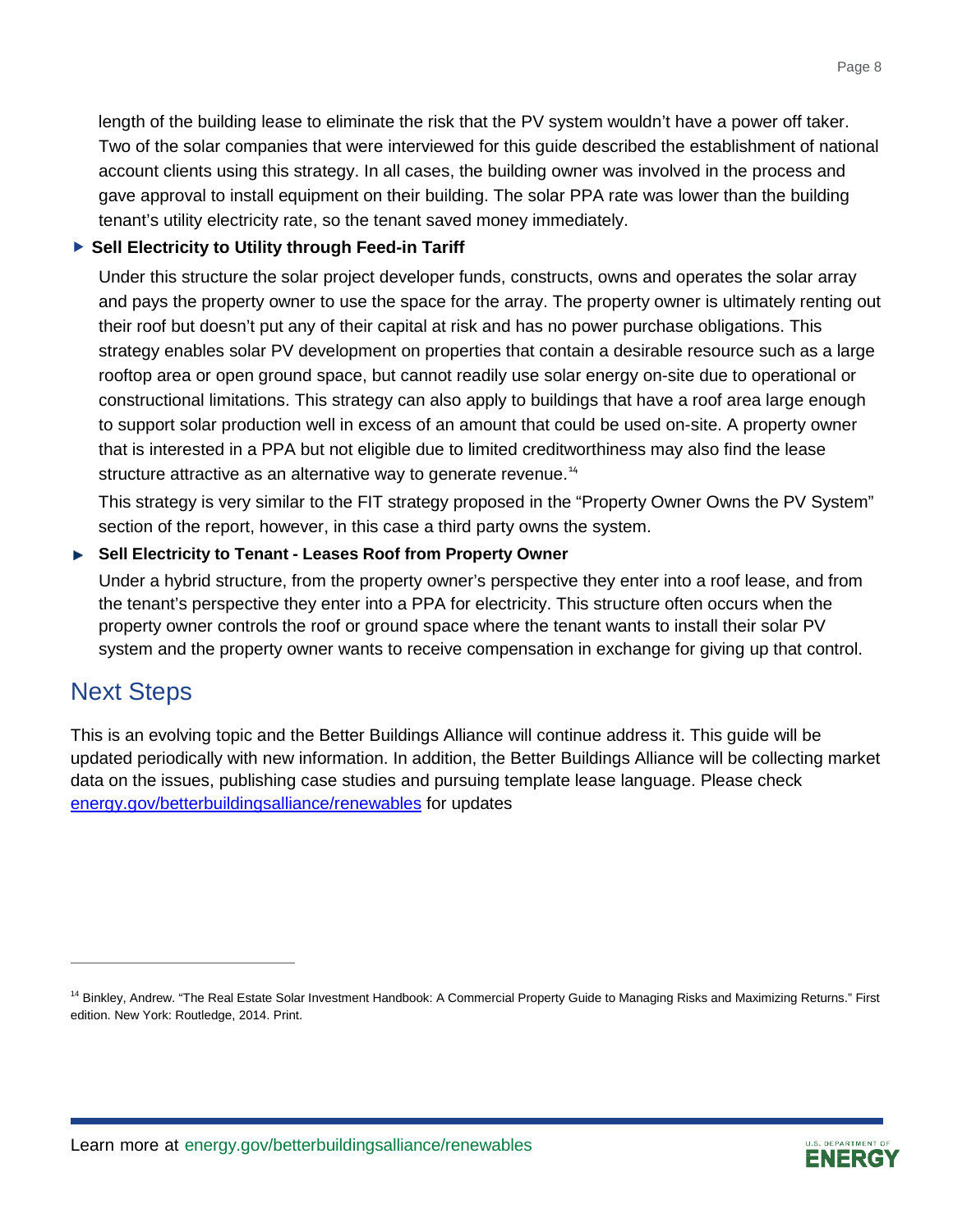## **Glossary**

**Community Solar:** A solar installation that accepts capital from and provides output credit (kWh) and tax benefits to multiple investors. This can be an attractive option for many customers who want to go solar but do not have a good site for PV.

**Double Net Lease:** Tenant pays rent plus property taxes and insurance.

**Feed in Tariff (FIT):** A FIT offers a guarantee of payments to renewable energy developers for the electricity they produce. Payments can be composed of electricity alone or of electricity bundled with renewable energy certificates. These payments are generally awarded as long-term contracts set over a period of [15](#page-11-0)-20 years.<sup>15</sup>

**Green Lease:** Integration of energy and water efficiency, emissions reduction, waste minimization and other sustainability objectives throughout the entire commercial leasing process. Green leasing dictates

that building performance become transparent to all parties involved in the lease transaction.<sup>16</sup>

**Gross Lease:** A type of commercial lease where the landlord pays for the building's property taxes, insurance and maintenance. A gross lease can be modified in a number of ways to best meet the needs of a particular building's tenants. A gross lease may or may not require the tenant to pay utility bills.

**Single Net Lease:** Tenant pays rent plus property taxes.

**Solar Power Purchase Agreement (PPA):** Financial arrangement in which a third-party developer owns, operates, and maintains the photovoltaic system, and a host customer agrees to site the system on its roof or elsewhere on its property and purchases the system's electric output from the solar services provider for a predetermined period.<sup>[17](#page-11-2)</sup>

**Triple Net Lease:** A lease agreement that designates the tenant as being solely responsible for all of the costs relating to the asset being leased in addition to the rent fee applied under the lease. The structure of this type of lease requires the lessee to pay for net real estate taxes on the leased asset, net building insurance, net common area maintenance and all building operating expenses.



<span id="page-11-0"></span><sup>&</sup>lt;sup>15</sup> National Renewable Energy Laboratory, Feed-In Tariffs,

[http://www.nrel.gov/tech\\_deployment/state\\_local\\_governments/basics\\_tariffs.html](http://www.nrel.gov/tech_deployment/state_local_governments/basics_tariffs.html)

<span id="page-11-1"></span><sup>&</sup>lt;sup>16</sup> California Sustainability Alliance, What Is Green Leasing[? http://sustainca.org/green\\_leases\\_toolkit/what\\_green\\_leasing.](http://sustainca.org/green_leases_toolkit/what_green_leasing)<br><sup>17</sup> United States Environmental Protection Agency, Solar Power Purchase Agreements,

<span id="page-11-2"></span><http://www.epa.gov/greenpower/buygp/solarpower.htm>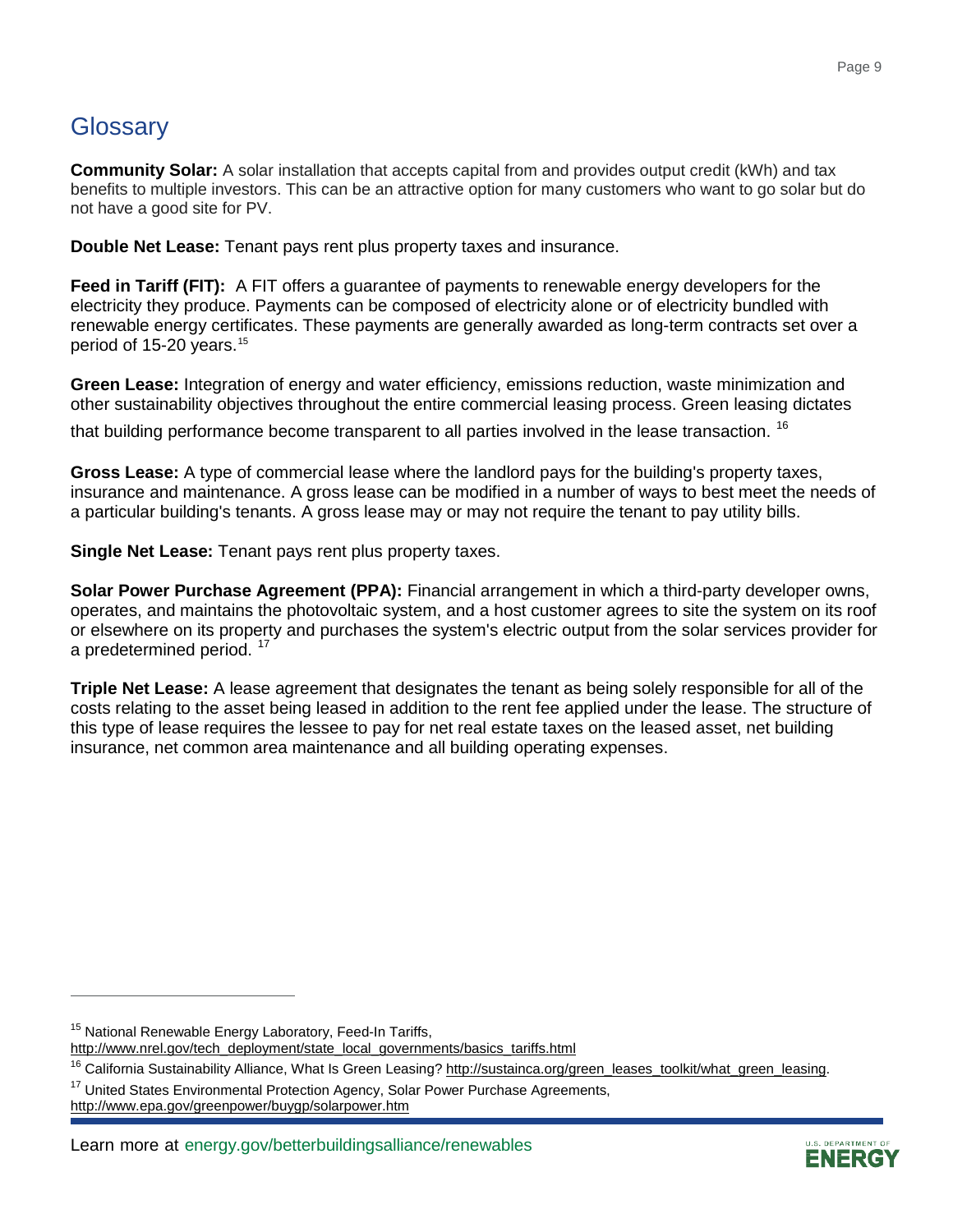## References

- Binkley, Andrew. "The Real Estate Solar Investment Handbook: A Commercial Property Guide to Managing Risks and Maximizing Returns." First edition. New York: Routledge, 2014. Print.
- Better Buildings Alliance Solution Center, http://betterbuildingssolutioncenter.energy.gov/
- California Sustainability Alliance, What Is Green Leasing?, [http://sustainca.org/green\\_leases\\_toolkit/what\\_green\\_leasing.](http://sustainca.org/green_leases_toolkit/what_green_leasing)
- Department of Energy, Business Energy Investment Tax Credit (ITC), [http://energy.gov/savings/business](http://energy.gov/savings/business-energy-investment-tax-credit-itc)[energy-investment-tax-credit-itc.](http://energy.gov/savings/business-energy-investment-tax-credit-itc)
- Green Lease Leaders, About the Program, [http://www.greenleaselibrary.com/about.html.](http://www.greenleaselibrary.com/about.html)
- Green Lease Library, [http://www.greenleaselibrary.com/.](http://www.greenleaselibrary.com/)
- Institute for Local Self-Reliance, Virtual Net Metering, 2014,<http://ilsr.org/virtual-net-metering/>
- National Renewable Energy Laboratory, Feed-In Tariffs, [http://www.nrel.gov/tech\\_deployment/state\\_local\\_governments/basics\\_tariffs.html](http://www.nrel.gov/tech_deployment/state_local_governments/basics_tariffs.html)
- On-Site Commercial Solar PV Decision Guide. U.S. Department of Energy Better Buildings, September 25, 2014. [www4.eere.energy.gov/alliance/sites/default/files/uploaded-files/solar-decision-guide.pdf.](https://www4.eere.energy.gov/alliance/sites/default/files/uploaded-files/solar-decision-guide.pdf)
- Prologis Completes 4.2 Megawatt Solar Project with Los Angeles Department of Water and Power, [http://www.solardaily.com/reports/Prologis\\_Completes\\_4\\_2\\_Megawatt\\_Solar\\_Project\\_with\\_Los\\_Angel](http://www.solardaily.com/reports/Prologis_Completes_4_2_Megawatt_Solar_Project_with_Los_Angeles_Department_of_Water_and_Power_999.html) [es\\_Department\\_of\\_Water\\_and\\_Power\\_999.html](http://www.solardaily.com/reports/Prologis_Completes_4_2_Megawatt_Solar_Project_with_Los_Angeles_Department_of_Water_and_Power_999.html)
- "The High Performance Portfolio: Energy Issues in Underwriting Properties." BetterBricks, November 2007, [http://www.betterbricks.com/graphics/assets/documents/BB\\_WinTactics\\_EnergyIssues\\_Final.pdf.](http://www.betterbricks.com/graphics/assets/documents/BB_WinTactics_EnergyIssues_Final.pdf)
- United States Department of Energy, Energy Efficiency & Renewable Energy, A Guide to Community Solar: Utility, Private, and Non-profit Project Development. [http://www.nrel.gov/docs/fy11osti/49930.pdf.](http://www.nrel.gov/docs/fy11osti/49930.pdf)
- United States Environmental Protection Agency, Solar Power Purchase Agreements, <http://www.epa.gov/greenpower/buygp/solarpower.htm>